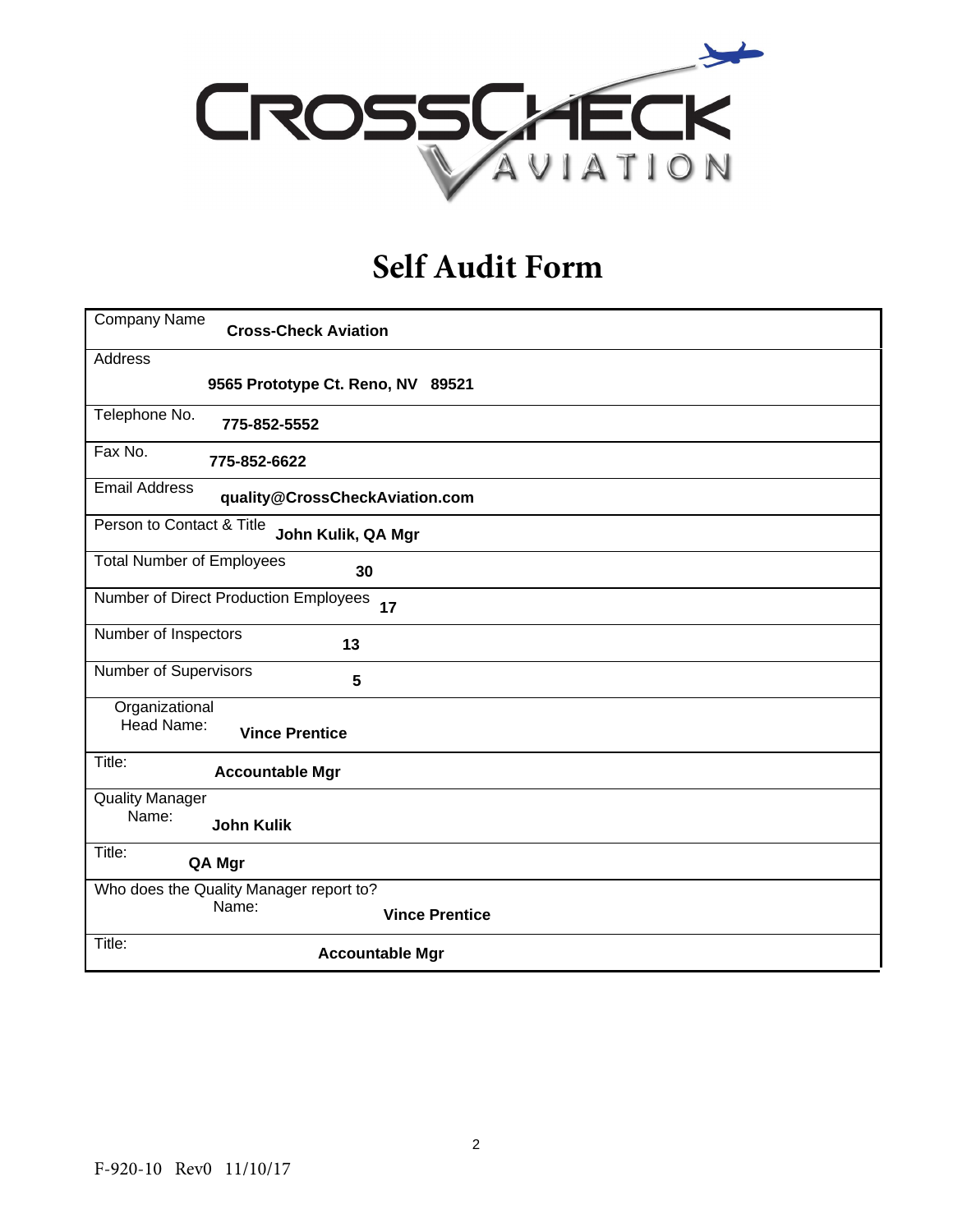# **No answers explained on last page**

# A. Certification

|     | <b>Questions</b>                                                                          | Yes             | No | N/A |
|-----|-------------------------------------------------------------------------------------------|-----------------|----|-----|
|     | Do you hold an FAA repair station certificate?                                            |                 |    |     |
|     | Record certificate number:                                                                | <b>XK8R253Y</b> |    |     |
| -3. | Please provide a copy of certificate and limitations.                                     |                 |    |     |
|     | Is the certificate available on the premises for inspection by the public and the<br>FAA? |                 |    |     |

# B. Antidrug and Alcohol Misuse Prevention Program (ADAMPP)

|    | <b>Questions</b>                                                                                | Yes            | No               | N/A |  |
|----|-------------------------------------------------------------------------------------------------|----------------|------------------|-----|--|
| 1. | Do you have an FAA approved anti-drug testing plan?                                             |                |                  |     |  |
| 2. | Record plan number:                                                                             | E-WP-00104-U   |                  |     |  |
| 3. | The plan is:                                                                                    |                | The vendor's     |     |  |
|    |                                                                                                 | A consortium's |                  |     |  |
|    |                                                                                                 |                | An air carrier's |     |  |
| 4. | Please provide a copy of FAA approval letter or Page A449 from FAA CRS specifications. REQUIRED |                |                  |     |  |
| 5. | Please choose one of the following:                                                             |                |                  |     |  |
|    | No work is subcontracted.                                                                       |                |                  |     |  |
|    | All subcontractors have a FAA approved ADAMPP and have provided written documentation to us as  |                |                  |     |  |
|    | required.                                                                                       |                |                  |     |  |

# C. General

|     | <b>Questions</b>                                                                                                                            | Yes | No | N/A |
|-----|---------------------------------------------------------------------------------------------------------------------------------------------|-----|----|-----|
|     | Do you only perform work for which you are authorized on your operations<br>specifications?                                                 |     |    |     |
| 2.  | Do you do work for an FAR 121 carrier?                                                                                                      |     |    |     |
| 2a. | (if yes) Do you comply with FAR 121.377 Work Cycle Limits?                                                                                  |     |    |     |
| 3.  | Do you have an approved Training Program? And does it meet requirements<br>under FAR 121.375 or FAR 145.163                                 |     |    |     |
| 4.  | If you deal in non-aircraft parts, materials, and/or maintenance activities, are<br>they adequately segregated from the aircraft functions? |     |    |     |
| 5.  | Please provide a copy of your warranty/return policy. Copy attached                                                                         |     |    |     |

#### D. Quality Control

|    | Questions                                                                                          | Yes                     | <b>No</b>      | N/A |
|----|----------------------------------------------------------------------------------------------------|-------------------------|----------------|-----|
| 1. | Is there an established Quality Control Program?                                                   |                         |                |     |
| 2. | The Quality Control System is derived from one of the following systems:                           |                         |                |     |
|    | -MIL-Q-9858<br>-MIL-I-45208<br>$-FAR21$                                                            | $\blacksquare$ -FAR 145 | <b>I</b> -EASA |     |
|    | $\blacksquare$ -ISO 9001/AS 9110<br>$\blacksquare$ -C.A.S.E.<br>-Other, specify                    |                         |                |     |
| 3. | Does manual detail duties, responsibilities and reporting relationship of the<br>QA/QC department? |                         |                |     |
| 4. | Does the QA/QC department maintain an up-to-date signature roster?                                 |                         |                |     |
| 5. | Do your return-to-service documents meet FAA requirements?                                         |                         |                |     |
| 6. | Does QA/QC function ensure compliance with customer specifications.                                |                         |                |     |
| 7. | Do you have a method of controlling quality of sub-contractor work?                                |                         |                |     |
| 8. | Do you have an audit and surveillance program to ensure sub-contractor<br>quality?                 |                         |                |     |
| 9. | Does the audit program assure appropriate corrective action?                                       |                         |                |     |
| 10 | Is there proper separation of inspection and maintenance responsibilities?                         |                         |                |     |
| 11 | Do supervisors, inspectors, & mechanics have A&P or Repairman certificates?                        |                         |                |     |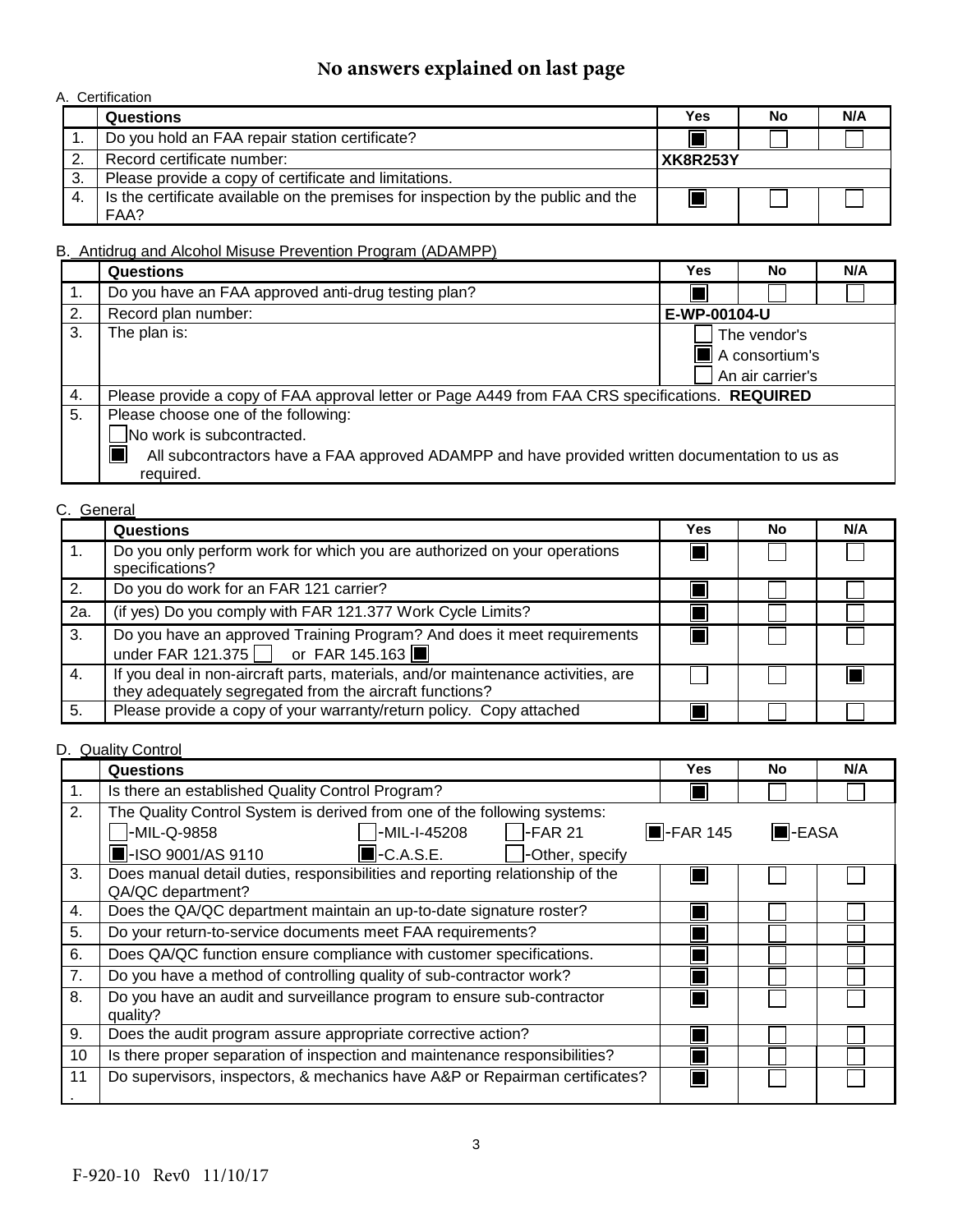| Do you have an established procedure to provide corrective action for<br>discrepancies noted during repair/overhaul? |  |  |
|----------------------------------------------------------------------------------------------------------------------|--|--|
| Do you maintain an approved vendor list?                                                                             |  |  |

#### E. Inspection

|                | <b>Questions</b>                                                         | Yes | No. | N/A |
|----------------|--------------------------------------------------------------------------|-----|-----|-----|
| $\mathbf{1}$ . | Are inspectors properly trained and certified?                           |     |     |     |
| 2.             | Do you maintain a list of items each inspector is authorized to inspect? |     |     |     |
| 3.             | Do you perform any required inspections (RII) for any customers?         |     |     |     |
| 4.             | Does inspection roster identify RII qualified/certified inspectors?      |     |     |     |
| 5.             | Do you have an established receiving inspection system?                  |     |     |     |
| 6.             | Do you have an acceptable procedure to identify customer's parts?        |     |     |     |
| 7.             | Do you maintain traceability certification?                              |     |     |     |
| 8.             | Do you have an approved vendor list?                                     |     |     |     |
| 9.             | Do you obtain certification on all raw materials received?               |     |     |     |
| 10.            | Are acceptable sampling procedures adequate to ensure quality?           |     |     |     |

#### F. Technical Data Control

|     | Questions                                                                                                                                           | <b>Yes</b> | No | N/A |
|-----|-----------------------------------------------------------------------------------------------------------------------------------------------------|------------|----|-----|
| 1.  | Do you have the required shop manuals and specifications to perform the<br>repair/overhaul in accordance with customer manufacturer's requirements? |            |    |     |
| 2.  | Are there established approved procedures controlling revisions in manuals<br>deviating from OEM specifications? i.e. EO or EA.                     |            |    |     |
| 3.  | Do you have an acceptable revision service?                                                                                                         |            |    |     |
| 4.  | Do you have records of manual revisions?                                                                                                            |            |    |     |
| 5.  | Are manual revisions up-to-date?                                                                                                                    |            |    |     |
| 6.  | Are component overhaul manuals properly identified and available to<br>mechanics?                                                                   |            |    |     |
| 7.  | Do you have a system to control working copies of manuals to ensure they are<br>revised with the masters?                                           |            |    |     |
| 8.  | Is technical data stored in a manner that will protect it from dirt & damage?                                                                       |            |    |     |
| 9.  | Are adequate viewing devices in good condition available for viewing the<br>technical data?                                                         |            |    |     |
| 10. | Do you maintain a file of applicable FAA regulations?                                                                                               |            |    |     |
| 11. | Please list FAR Parts you maintain.                                                                                                                 |            |    |     |
| 12. | Do you receive and maintain FAA Airworthiness Directives for large aircraft on<br>a subscription basis?                                             |            |    |     |
| 13. | Are inspection manuals controlled to provide current inspection procedures?                                                                         |            |    |     |
| 14. | Did a sample audit of the manuals show they are up-to-date?                                                                                         |            |    |     |
| 15. | Is a specific individual responsible for the Technical Data Program?                                                                                |            |    |     |

NOTE: For the purpose of the following questions "Manuals" includes any technical data, i.e. drawings, overhaul manuals, service bulletin, wiring diagrams, test specs., necessary to perform the required service.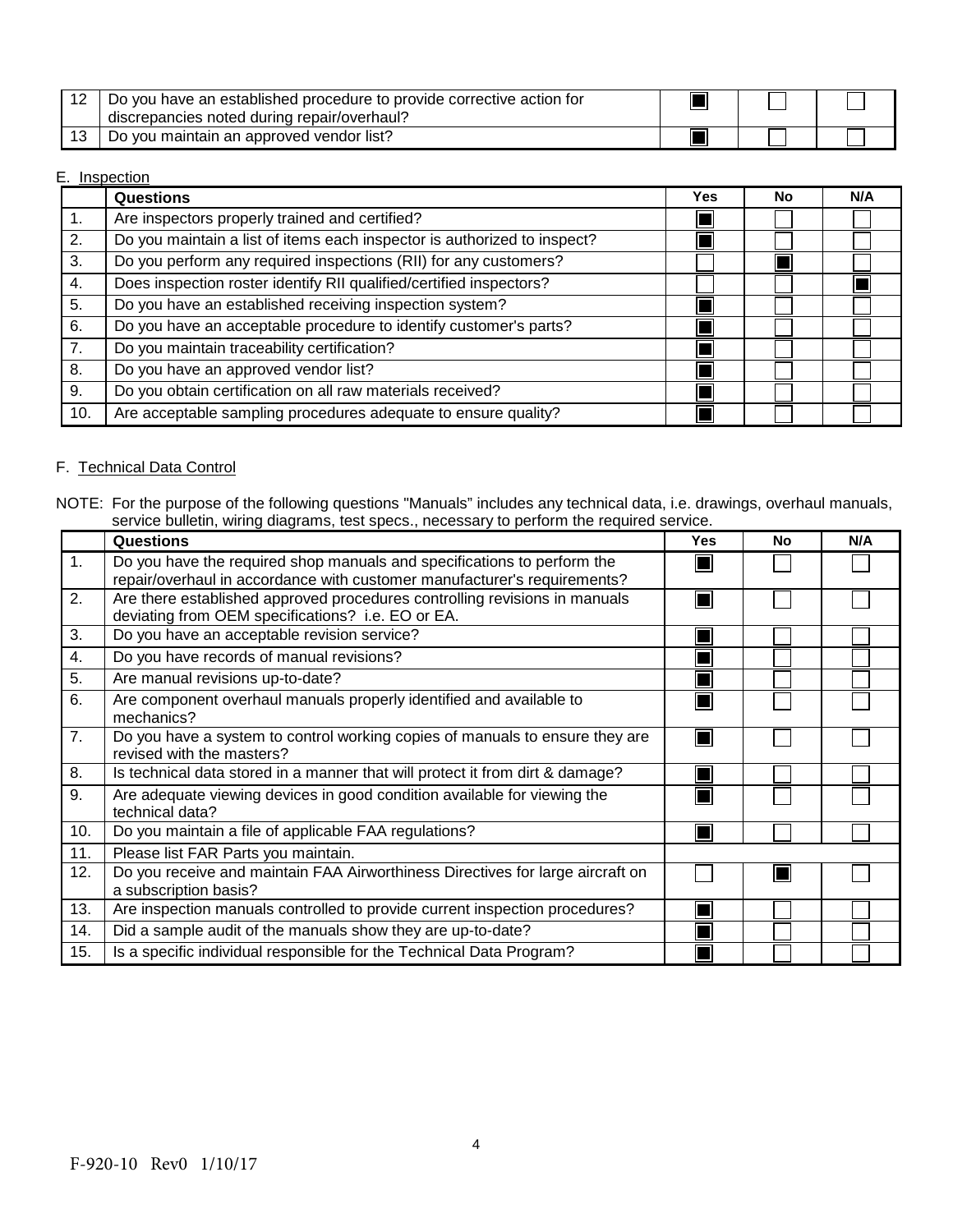# G. Shelf Life Program

|     | <b>Questions</b>                                                                                        | Yes | No | N/A |
|-----|---------------------------------------------------------------------------------------------------------|-----|----|-----|
|     | Do you have a documented shelf life program.                                                            |     |    |     |
| 2.  | Does the program list parts, materials and applicable shelf life limits?                                |     |    |     |
| 3.  | Does the program assign program responsibility to a specific person/position?                           |     |    |     |
| -4. | Is there and adequate system to assure that no item will be issued or used past<br>its expiration date? |     |    |     |
| 5.  | Were items sampled for shelf life within limits?                                                        |     |    |     |

# H. Tool & Test Equipment Calibration

|                | <b>Questions</b>                                                                                                                                                               | <b>Yes</b> | <b>No</b> | N/A |
|----------------|--------------------------------------------------------------------------------------------------------------------------------------------------------------------------------|------------|-----------|-----|
| $\mathbf{1}$ . | Do you have a tool calibration program?                                                                                                                                        |            |           |     |
| 2.             | Do you have a person responsible for the tool calibration program?                                                                                                             |            |           |     |
| 3.             | Is there a backup person responsible for the program when the primary<br>individual is out?                                                                                    |            |           |     |
| 4.             | Are all tools in use that require calibration listed on the tool calibration list?                                                                                             |            |           |     |
| 5.             | Does each tool have a specified frequency when its calibration is due to be<br>checked?                                                                                        |            |           |     |
| 6.             | Are standards used to calibrate tools traceable to the controlling government<br>agency, i.e. The National Institute of Standards and Technology?                              | M          |           |     |
| 7.             | Is there a system to identify each tool in the program and its calibration due<br>date?                                                                                        |            |           |     |
| 8.             | Do you have a procedure for controlling/preventing out-of-service and due-for-<br>calibration tools & equipment from being used?                                               |            |           |     |
| 9.             | Do you have a procedure to control the calibration of personal tools?                                                                                                          |            |           |     |
| 10.            | Did a sample check of the calibration program indicate you are monitoring for<br>compliance?                                                                                   |            |           |     |
| 11.            | Are the tools & test equipment in a serviceable condition?                                                                                                                     |            |           |     |
| 12.            | Are tools stored in an orderly manner?                                                                                                                                         |            |           |     |
| 13.            | Do records?                                                                                                                                                                    |            |           |     |
|                | --Show date calibrated?<br>--Identify individual or vendor that performed calibration or check?<br>--Show calibration due date?<br>--Show traceability to applicable standards |            |           |     |

### I. Training

|     | <b>Questions</b>                                                                                                                                     | <b>Yes</b> | No | N/A |
|-----|------------------------------------------------------------------------------------------------------------------------------------------------------|------------|----|-----|
|     | Do you have a documented training program?                                                                                                           |            |    |     |
|     | Does it include all mechanics, inspectors, technical supervisors, and sub-<br>contractors?                                                           |            |    |     |
| -3. | Is formal and OJT properly documented?                                                                                                               |            |    |     |
| 4.  | Do you maintain training records for your mechanics, inspectors & supervisors<br>at least two years even after the person leaves the company?        |            |    |     |
| 5.  | Are all hazmat employees required by 49 CFR 171.8 for the repair station and<br>its subcontractors trained as required by 49 CFR Part 172 Subpart H? |            |    |     |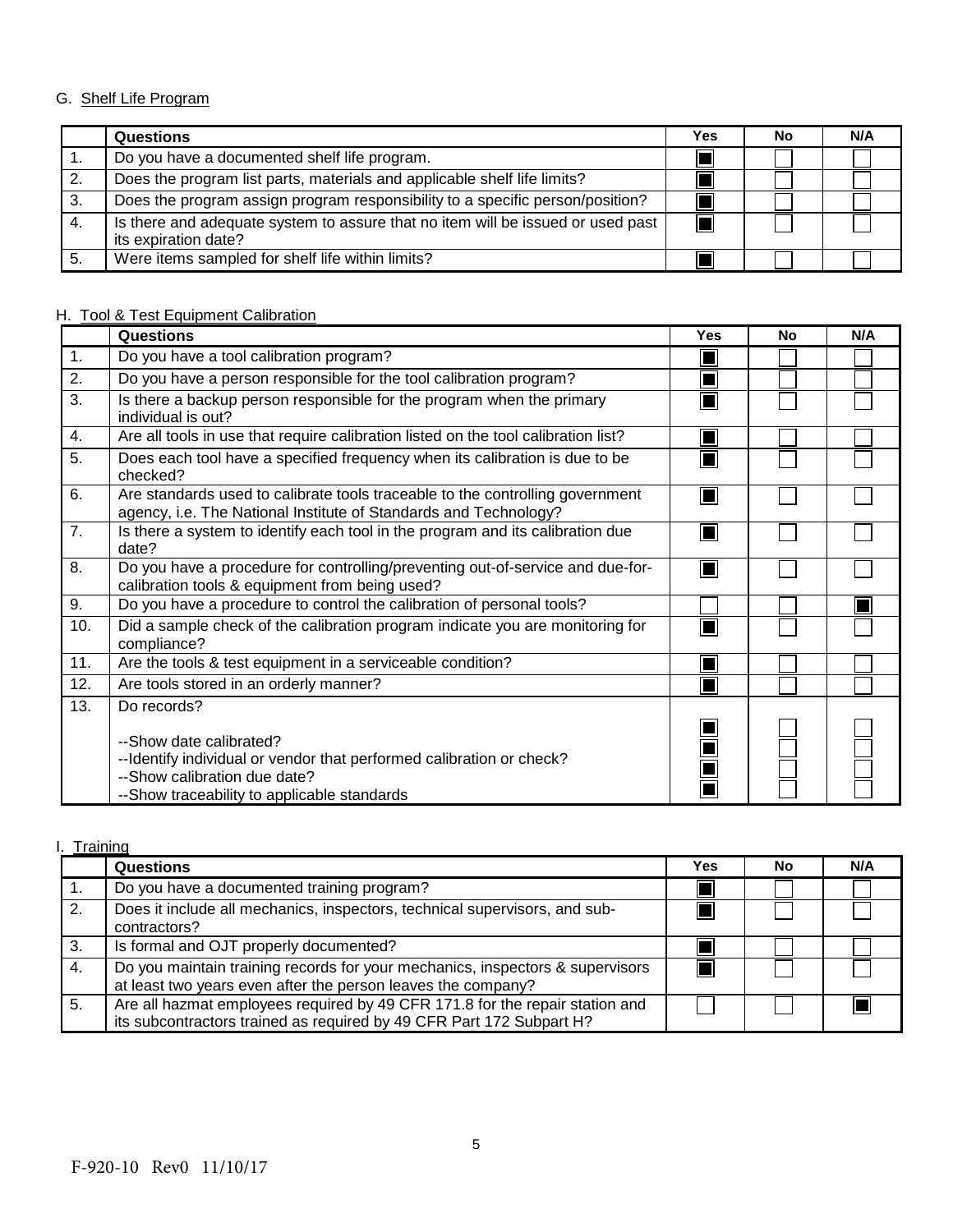#### J. Records and Reports

|    | <b>Questions</b>                                                                                                                  | Yes | No | N/A |
|----|-----------------------------------------------------------------------------------------------------------------------------------|-----|----|-----|
| 1. | Are your work records complete, in order and legible?                                                                             |     |    |     |
| 2. | Do the records contain a description of the work performed, the date the work<br>was done, and the name of the person doing work? |     |    |     |
| 3. | Are all test and inspection records in work package?                                                                              |     |    |     |
| 4. | Do records contain the name, certificate number, and type of certificate of the<br>person certifying the part as serviceable?     |     |    |     |
| 5. | Are the persons doing the repair/overhaul, inspection, and test activities<br>authorized by your procedure manual?                |     |    |     |
| 6. | Do you maintain traceability of parts and materials?                                                                              |     |    |     |
| 7. | Do you maintain certification on sub-contract work?                                                                               |     |    |     |
| 8. | Does your record keeping system and retention time meet FAR requirements?                                                         |     |    |     |
| 9. | Do you have a procedure for reporting defects or unairworthy conditions?                                                          |     |    |     |

# K. Housing and Facilities

|    | Questions                                                                                                                       | Yes | <b>No</b> | N/A |
|----|---------------------------------------------------------------------------------------------------------------------------------|-----|-----------|-----|
|    | Do you have a facility of adequate size to house all necessary tooling,<br>equipment, material, and parts to perform the work?  |     |           |     |
| 2. | Does the housing adequately protect parts, materials and customer units from<br>damage, theft, and contamination?               |     |           |     |
| 3. | Is the environment appropriate to protect workers so that the quality of<br>workmanship is not impaired by physical efficiency? |     |           |     |
| 4. | Does the facility have adequate lighting?                                                                                       |     |           |     |
| 5. | Are storage facilities separate from shop and work areas?                                                                       |     |           |     |
| 6. | Do shipping and receiving areas have adequate space, lighting, shelving,<br>security, and fire protection?                      |     |           |     |
| 7. | Is there adequate and appropriate storage space to safely store customer's<br>shipping containers and protect them from damage? |     |           |     |

# L. Safety/Security/Fire Protection

|                | <b>Questions</b>                                                                                          | Yes | <b>No</b> | N/A |
|----------------|-----------------------------------------------------------------------------------------------------------|-----|-----------|-----|
| $\mathbf{1}$ . | Do you have a security system?                                                                            |     |           |     |
| 2.             | Do you provide adequate security for customer parts in your possession?                                   |     |           |     |
| 3.             | Is the security system reviewed periodically by management or an outside<br>vendor?                       |     |           |     |
| 4.             | Are fire protection devices inspected periodically to local fire code or fire<br>department requirements? |     |           |     |
| 5.             | Are fire stations identified and extinguishers in serviceable condition?                                  |     |           |     |
| 6.             | Are fire lanes, doors, and fire extinguishers clear of obstructions?                                      |     |           |     |
| 7.             | Are safety guards in place on power equipment?                                                            |     |           |     |
| 8.             | Does your shop environmental controls meet industry standards?                                            |     |           |     |
| 9.             | Are no smoking areas clearly identified?                                                                  |     |           |     |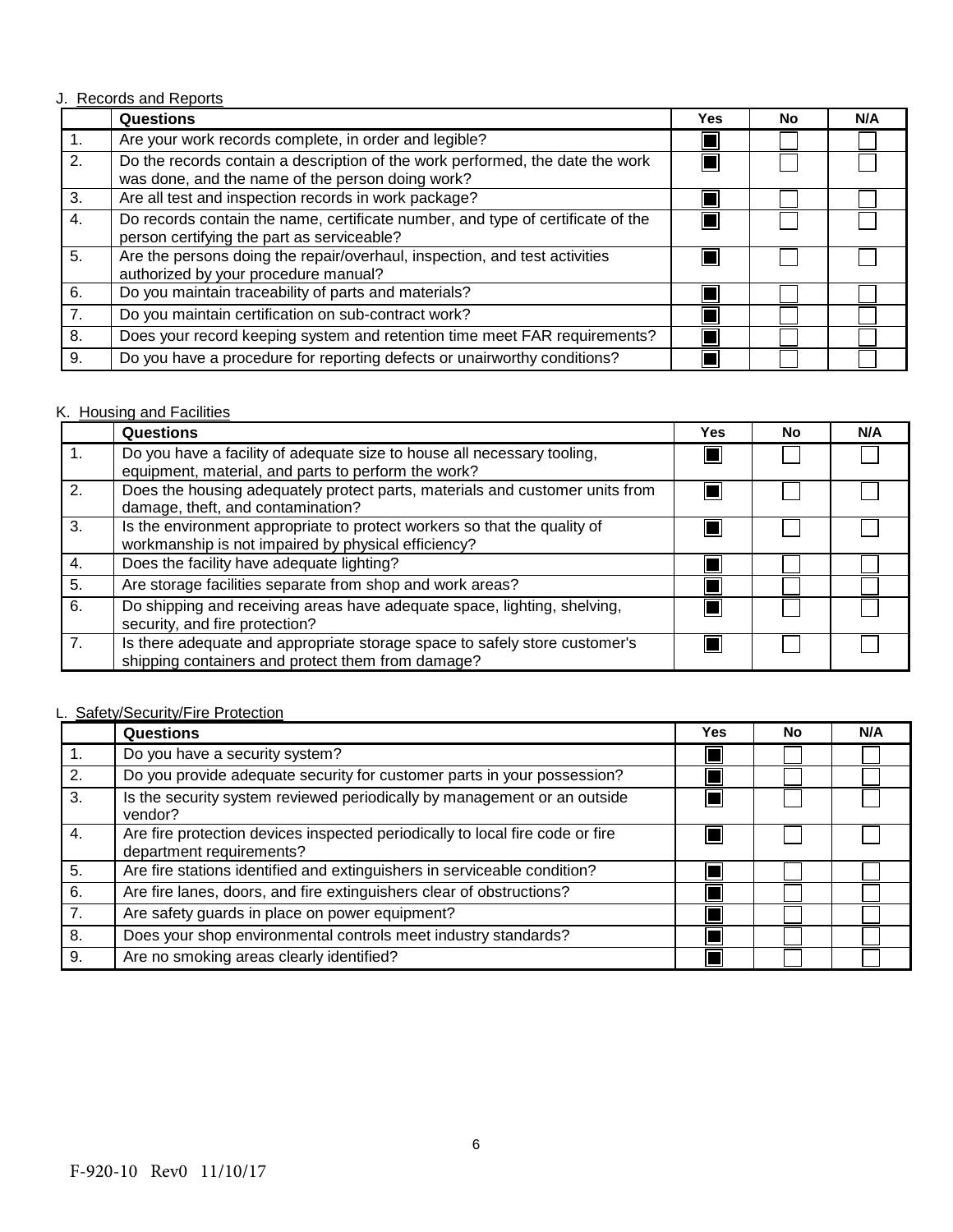M. Storage

|    | <b>Questions</b>                                                                                                                                            | Yes | No | N/A |
|----|-------------------------------------------------------------------------------------------------------------------------------------------------------------|-----|----|-----|
|    | Are parts and material properly identified and properly stored?                                                                                             |     |    |     |
| 2. | Do you have a method to separate serviceable and non-serviceable parts?                                                                                     |     |    |     |
| 3. | Do parts in bin match part number on bins?                                                                                                                  |     |    |     |
| 4. | Are flammable, toxic, or volatile materials properly identified and stored?                                                                                 |     |    |     |
| 5. | Are sensitive parts and equipment, i.e. oxygen parts, o-rings, ESD's, properly<br>packaged, identified and stored to protect from damage and contamination? |     |    |     |
| 6. | Are oxygen and other high pressure bottles correctly identified and stored?                                                                                 |     |    |     |

#### N. Work Processing

|                | <b>Questions</b>                                                                                                              | Yes | <b>No</b> | N/A |
|----------------|-------------------------------------------------------------------------------------------------------------------------------|-----|-----------|-----|
| $\mathbf{1}$ . | Do you have adequate tooling and test equipment to perform the work?                                                          |     |           |     |
| 2.             | Are mechanics, inspectors, and supervisors properly trained, authorized and<br>certificated for the work they perform?        |     |           |     |
| 3.             | Are adequate tools available at the mechanic's work stations?                                                                 |     |           |     |
| 4.             | Are proper current manuals available at mechanics' work stations?                                                             |     |           |     |
| 5.             | Are mechanics using the manuals at the work station?                                                                          |     |           |     |
| 6.             | Are customers' parts properly identified throughout the maintenance actions<br>and in storage?                                |     |           |     |
| 7.             | Is there a work turnover procedure used?                                                                                      |     |           |     |
| 8.             | Does the shop segregate serviceable from unserviceable components?                                                            |     |           |     |
| 9.             | Does the facility provide adequate protection of parts in work? I.E. filtered air<br>or clean room depending on type of part. |     |           |     |
| 10.            | Is the work area, including supervisor's offices, clean?                                                                      |     |           |     |
| 11.            | Are smoking, eating and drinking forbidden in the work area as appropriate?                                                   |     |           |     |
| 12.            | Are fluid dispensing cans and servicing units properly identified?                                                            |     |           |     |

# O. Shipping

|    | Questions                                                                                                        | Yes | No | N/A |
|----|------------------------------------------------------------------------------------------------------------------|-----|----|-----|
|    | Are components shipped in ATA-300 containers or equivalent as specified by<br>the OEM or the customer?           |     |    |     |
| z. | Do you verify that identifying data (PN/SN nomenclature/mod. no.) on the parts<br>tag and the data plate match?. |     |    |     |

#### P. Scrapped parts

|    | <b>Questions</b>                                                                                                                    | <b>Yes</b> | No | N/A |
|----|-------------------------------------------------------------------------------------------------------------------------------------|------------|----|-----|
|    | Do you have a documented procedure to assure that scrapped parts are either<br>returned to the customer or mutilated beyond repair? |            |    |     |
| 2. | Does the program identify an individual responsible for verifying that mutilation<br>is accomplished?                               |            |    |     |